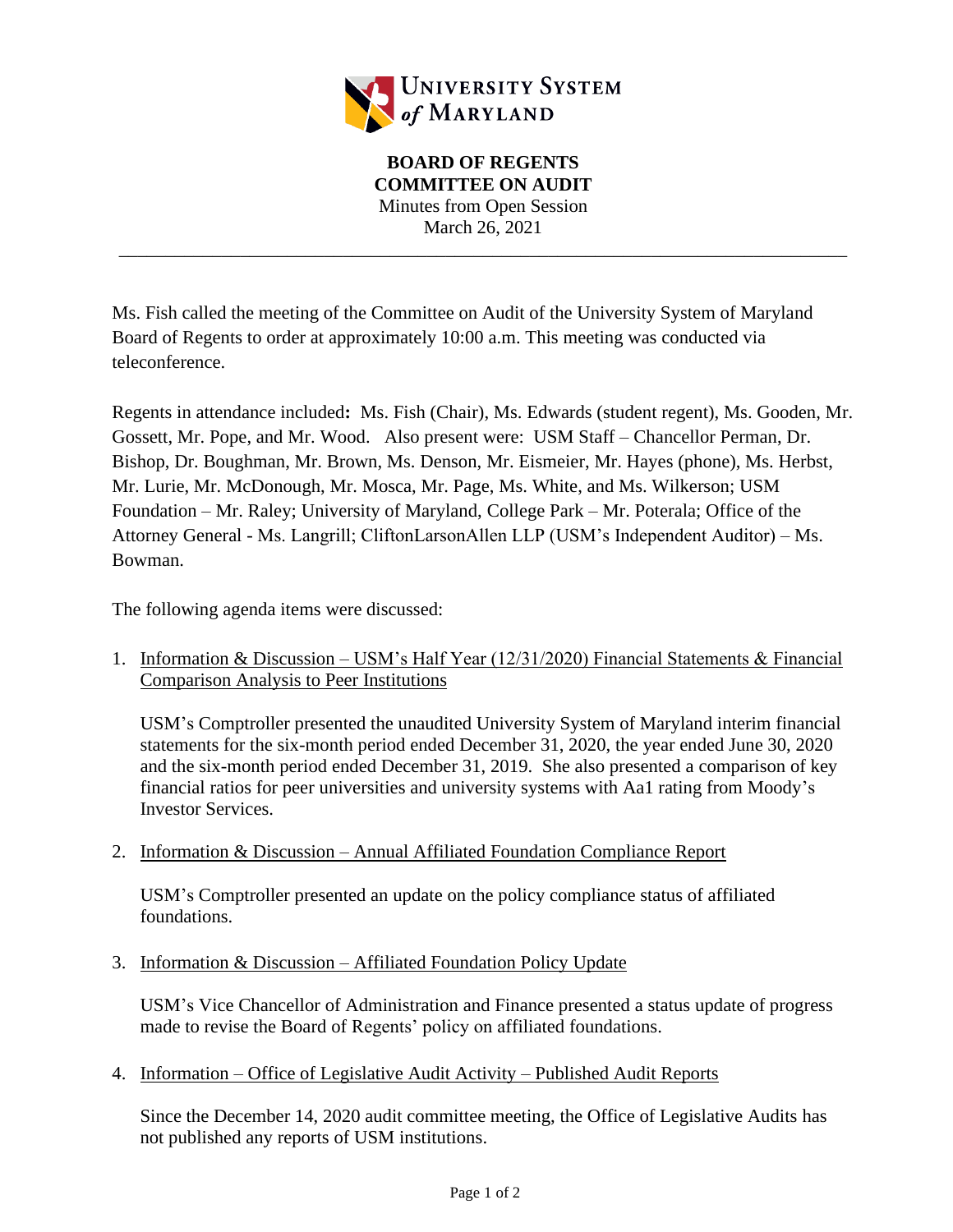## 5. Information & Discussion – Follow Up of Action Items from Prior Meetings

USM Director of Internal Audit provided a status update of action items from prior audit committee meetings.

## 6. Convene to Closed Session

Ms. Fish read aloud and referenced the Open Meetings Act Subtitle 5, §3-305(b) which permits public bodies to close their meetings to the public in special circumstances. [Moved by Mr. Pope, seconded by Ms. Godden; unanimously approved.]

The closed session convened at approximately 11:37 a.m.